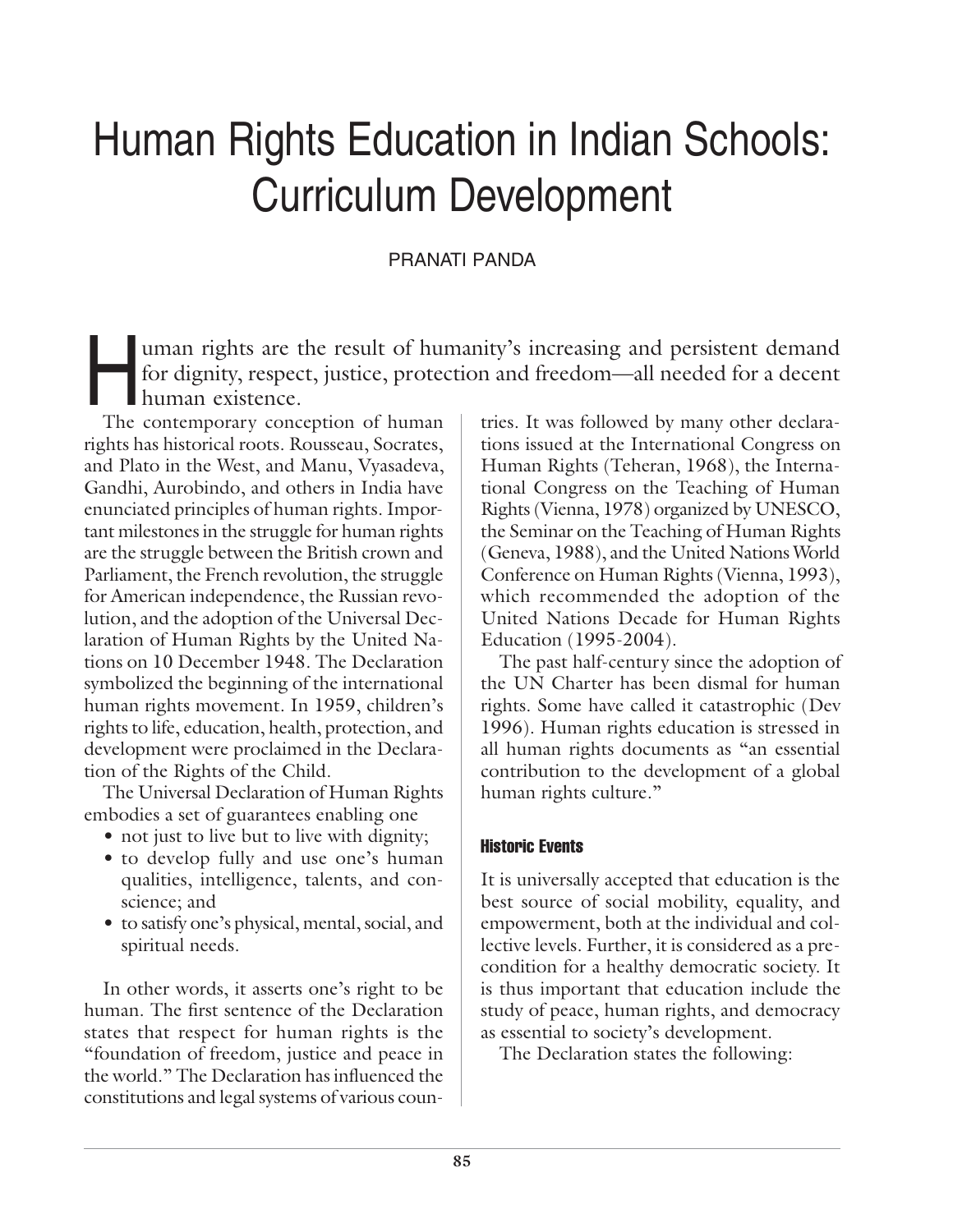Every one has the right to education. Education shall be free at least at the elementary and fundamental stages. Elementary education shall be made generally available and higher education shall be equally accessible to all on the basis of merit.

Education shall be directed to the full development of human personality and to the strengthening of respect for human rights and fundamental freedoms. It shall promote understanding, tolerance, and friendship among all nations, racial or religious groups and further the activities for maintenance of peace (Article 26).

The International Covenant on Economic, Social and Cultural Rights (1976) reaffirms and strengthens these provisions. The 1978 International Congress on the Teaching of Human Rights and the 1993 Vienna conference called upon UN member-states to introduce human rights education at all levels of education.

The World Congress on Human Rights in Delhi, 1990, urged that human rights education be understood as encompassing formal, nonformal, and informal education systems, and also reach parents and policymakers. It aimed to develop awareness of how to translate human rights into social and political reality.

The 1993 Vienna conference reiterated the urgency of respecting human rights and fundamental freedoms, and emphasized that human rights education must be treated as essential to the development of a global human rights culture. Four paragraphs of the Vienna Declaration and Programme of Action are related to education and training:

The World Conference on Human Rights considers human rights education, training and public information essential for the promotion and achievement of stable and harmonious relations among communities and for fostering mutual understanding, tolerance and peace.

States should strive to eradicate illiteracy and should direct education towards the full development of the human personality and to the strengthening of respect for human rights and fundamental freedoms. The World Conference on Human Rights calls on all States and institutions to include human rights, humanitarian law, democracy and rule of law as subjects in the curricula of all learning institutions in formal and non-formal settings.

Human rights education should include peace, democracy, development and social justice, as set forth in international and regional human rights instruments, in order to achieve common understanding and awareness with a view to strengthening universal commitment to human rights.

Taking into account the World Plan of Action on Education for Human Rights and Democracy, adopted in March 1993 by the International Congress on Education for Human Rights and Democracy of the United Nations Educational, Scientific and Cultural Organization, and other human rights instruments, the World Conference on Human Rights recommends that States develop specific programmes and strategies for ensuring the widest human rights education and the dissemination of public information, taking particular account of the human rights needs of women.

Pursuant to the Vienna Declaration, the UN declared 1995-2004 as the United Nations Decade for Human Rights Education. The Decade's Plan of Actions aims to accomplish the following:

- Assess needs and formulate strategies to further human rights education at all school levels, in vocational training and formal as well as nonformal learning.
- Build and strengthen programs and capacities for human rights education at the international, regional, national, and local levels.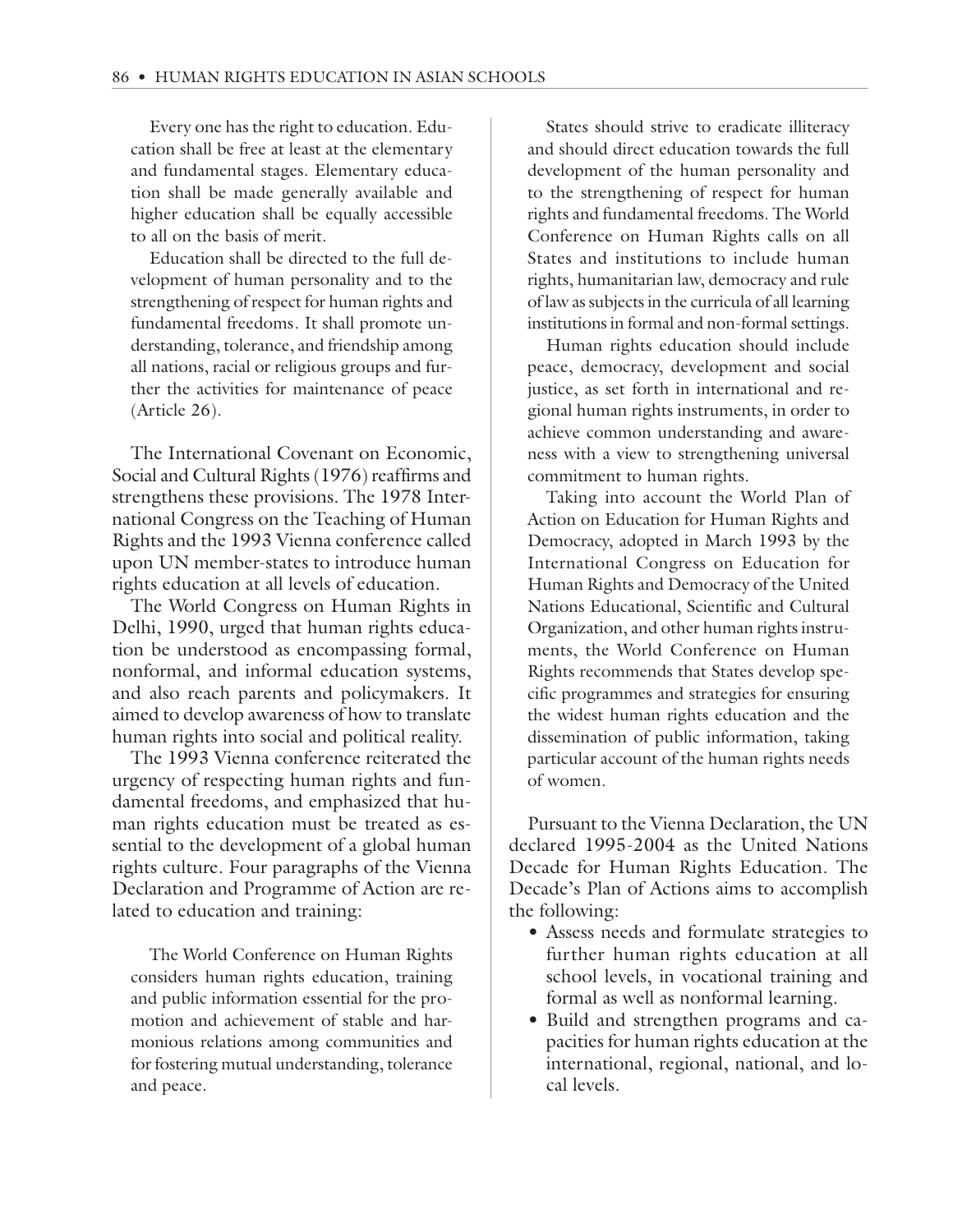- Coordinate the development of human rights education materials.
- Strengthen the role and capacity of the mass media in the furtherance of human rights education.
- Globally disseminate the Declaration in the most number of languages possible and in other forms appropriate for various levels of literacy and for the disabled.

Human rights education is defined as training, dissemination, and information efforts aimed at building a universal culture of human rights by imparting knowledge and skills, and molding attitudes.

Human rights education has five dimensions:

- strengthening respect for the human personality and its dignity;
- fully developing the human personality and its dignity;
- promoting understanding, tolerance, gender equality, and friendship among all nations, indigenous peoples, and racial, national, ethnic, religious, and linguistic groups;
- enabling all persons to participate effectively in a free society; and
- furthering the activities of the United Nations to maintain peace (Guidelines for national plans of action for human rights education–UN–A/52/469/Add.1.)

## The Indian Constitution and Human Rights

The Constitution shapes the country's concept of human rights. The Preamble, Fundamental Rights, Fundamental Duties, and Directive Principles of the State policy are concrete steps toward the realization of human rights. Whereas basic objectives have been defined in the Preamble, the protection of human freedom and liberties are emphasized in Fundamental Rights and Directive Principles of State Policy. The rights of the child have been given the greatest priority. Since rights and duties

are inseparable, Fundamental Duties (Article 51) are also imperative. These provisions epitomize the collective will and aspiration of all Indians.

The following provisions in Constitution safeguard human rights:

- equality before the law (Article 14);
- nondiscrimination on ground of religion, race, caste, sex, and place of birth (Article 15);
- equality of opportunity (Article 16);
- freedom of speech, expression, assembly, association, movement, residence, acquisition, and disposition of property, practice of any profession, carrying out any occupation, trade, or business (Article 19);
- prohibition of traffic in human beings and forced labor (Article 23);
- prohibition of labor in case of children below 14 years (Article 24);
- freedom of religion (Article 25);
- no provision for religious instruction in any educational institution wholly maintained out of State funds (Article 28);
- conservation of language, scripts, and culture (Article 29 [1]);
- right of minorities to administer educational institutions (Article 30);
- State guarantee of social order (Article 38) [1], Directive Principles of State Policy);
- adequate means of livelihood, equal pay for equal work for both men and women, non-abuse of health of the worker, opportunity for children to develop in a healthy manner and in conditions of freedom and dignity (Article 39, Directive Principles of State Policy);
- right to work, education, and public assistance in specific cases (Article 41, Directive Principles of State Policy);
- provision for free and compulsory education of children up to 14 years of age (Article 45, Directive Principles of State Policy); and
- ensuring education and economic development of scheduled castes, scheduled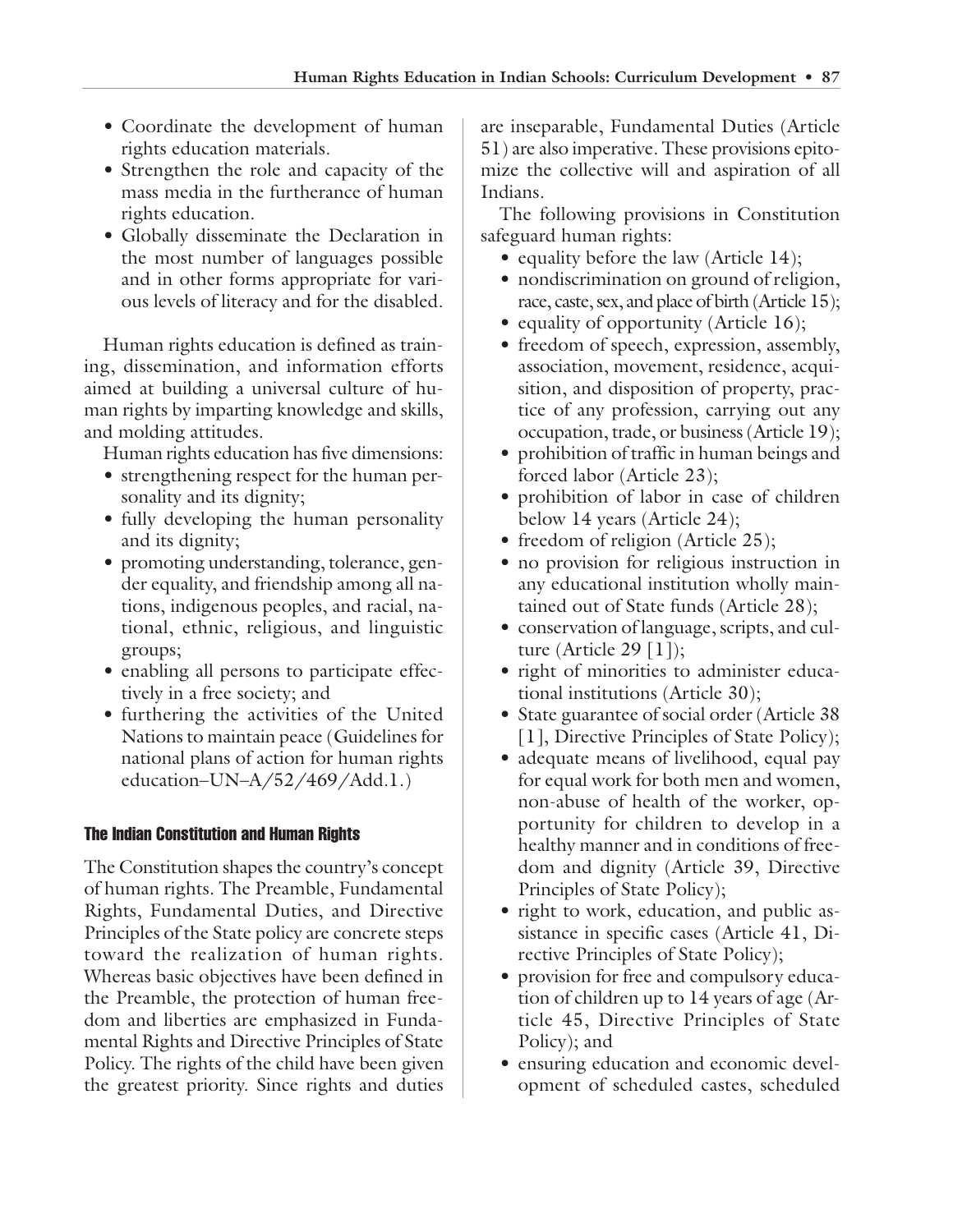tribes, and other weaker sections of society (Article 46, Directive Principles of State Policy).

#### Educational Policies and Human Rights

The reports of various Education Commissions and the statement of educational policy have articulated the importance of the right to education and education in human rights as part of the effort to reform and develop education. They assign special status in the national educational system to women, scheduled castes, scheduled tribes, minorities, and the handicapped, and emphasize values education. They also define the basic components of the core curriculum, which reflects some important human rights concerns.

The National Curriculum Framework is provided for by the 1986 National Education Policy. It covers core elements that cut across narrow subject boundaries and is designed to promote values such as India's common cultural heritage, egalitarianism, democracy, secularism, equality of the sexes, observance of small-family norms, and inculcation of scientific temper, among other things.

#### Policies and Actions

Human rights education is significant as an instrument of raising awareness of human rights.

Of the world's school children, about 77% are in primary school, and of these, 68% are girls. As per the Annual Report of UNICEF (1999), 130 million primary-school-age children in the developing world are denied the right to basic and quality education; 70 million are girls (40 million of whom are Indian girls). It is lamentable that in the early 1990s, more than one quarter of the 95 million school children in developing countries did not reach the fifth grade. Most countries failed to achieve universal access to education by year 2000.

Human rights education is not a mere vision. It will become a way of life. It is necessary if nonformal education is to prepare millions of children to be good world citizens. A framework to support nonformal human rights education has to be developed.

#### Why Human Rights Education in the School Curriculum?

Schooling provides not only basic education but also, under the best circumstances, aids a child to explore the world and express ideas. The school can help establish an intellectual basis for teaching the historical development of human rights and their contemporary significance. This knowledge should ultimately extend beyond the pupils' immediate environment and culture. Human rights should be presented in the context of a society's moral and social traditions. The school is not just for transmitting a national ideology and a common historical memory through the curriculum. On a deeper level, like the political nation, the school forms a constructed place in which students, like citizens, are treated equally, irrespective of their background. The concept of the school is like the "concept of citizenship, impersonal and formal. By understanding the idea of school as a community, citizens will learn to understand and feel included in the political nation" (Osler and Starkey 1996). The school is a model of good society as John Dewey (1909) suggested. Schools are places where it is theoretically possible to operate a community based on social justice and human rights.

The climate of a school should encourage open expression of views and dialogue between students and teachers. The school can work toward building a closer relationship between itself and the community. Human rights should permeate the whole school—from its ethos and organization to the content of its curriculum.

The first National Curriculum Framework formulated by the National Council of Educa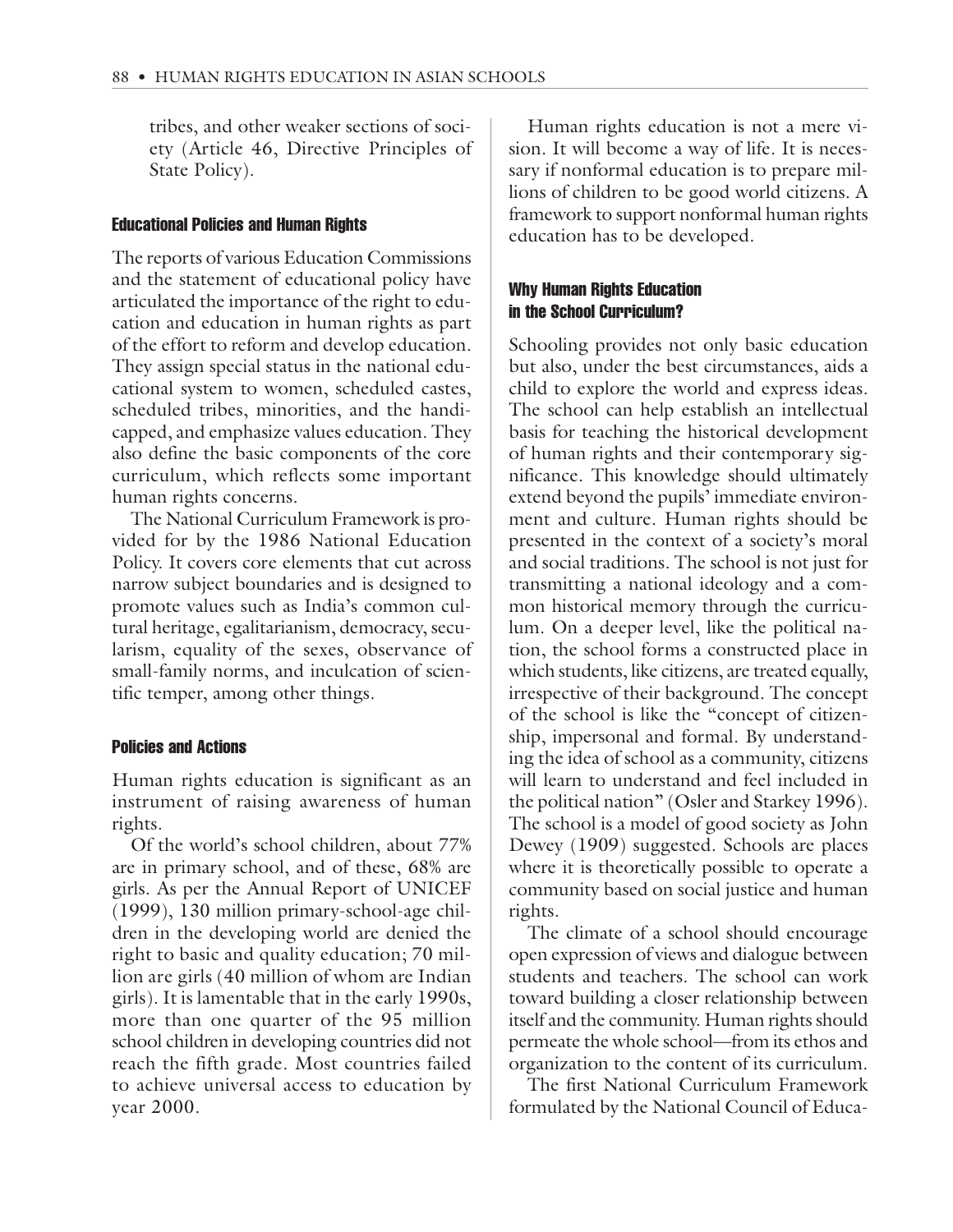tional Research and Training (NCERT) in 1975 states: "The awakening of social consciousness, the development of democratic values and of a feeling for social injustice and national integration are extremely important…. All subjects should be taught in such a manner so as to foster the spirit of scientific humanism." The National Curriculum Framework for primary and secondary education (NCERT 1988) identifies and addresses some of these concerns such as promoting values of egalitarianism, democracy, secularism, equality, removal of social barriers, and creating a sense of common citizenship. It proposes that the school curriculum reflects some world issues and helps make children become aware of and appreciate different world cultures.

Highlighting the need to strengthen national identity, the National Curriculum Framework for School Education (NCERT 2000) reaffirms the 10 core components identified in the National Policy on Education (1986):

- the history of India's freedom movement;
- Constitutional obligations;
- the content essential to nurture national identity;
- India's common cultural heritage;
- egalitarianism;
- democracy and secularism;
- equality of the sexes;
- protection of the environment;
- removal of social barriers;
- observance of small-family norms; and
- inculcation of scientific temper.

It further emphasizes the need to include the fundamental duties as laid down in Article 51 A of Part IV A of the Constitution as common core components of the curriculum: "These core components need to be integrated in school curriculum in a suitable manner. It is envisaged that they would help in instilling a nationally shared perception and values and creating an ethos and value system in which a common Indian identity could be strengthened."

#### Curriculum Development

Curriculum development includes curriculum planning, formulation of curriculum policy, implementation, and evaluation. The process of curriculum renewal has to be continuous to accommodate new developments and changes in various subjects. The curriculum development exercises should be undertaken as a systematically planned improvement strategy based on accepted foundational principles. Human rights education should not only be incorporated into the formal curriculum as a separate subject but also integrated into the entire curriculum, including the hidden curriculum (i.e., the culture of schooling and teacher training institutions and programs). Human rights teaching materials should be produced in different forms. There should be no separate human rights curriculum. Rather, human rights dimensions can be integrated into the existing curriculum. The heart of human rights education is curriculum development for all stages of school education. The curriculum should incorporate valuable ideas from the Vienna Declaration—human rights, humanitarian law, democracy, rule of law, peace, development, and social justice. We can add many more to provide local color and to relate human rights with the needs of learners at different stages. Maybe some of these topics are already in the curriculum, but now the challenge is to make the topics the main agenda of learning.

#### Objectives of Human Rights Education

Human rights education aims to do the following:

- Enhance the knowledge and understanding of human rights.
- Foster attitudes of tolerance, respect, solidarity, and responsibility.
- Develop awareness of how human rights can be translated into social and political reality.
- Develop skills for protecting human rights.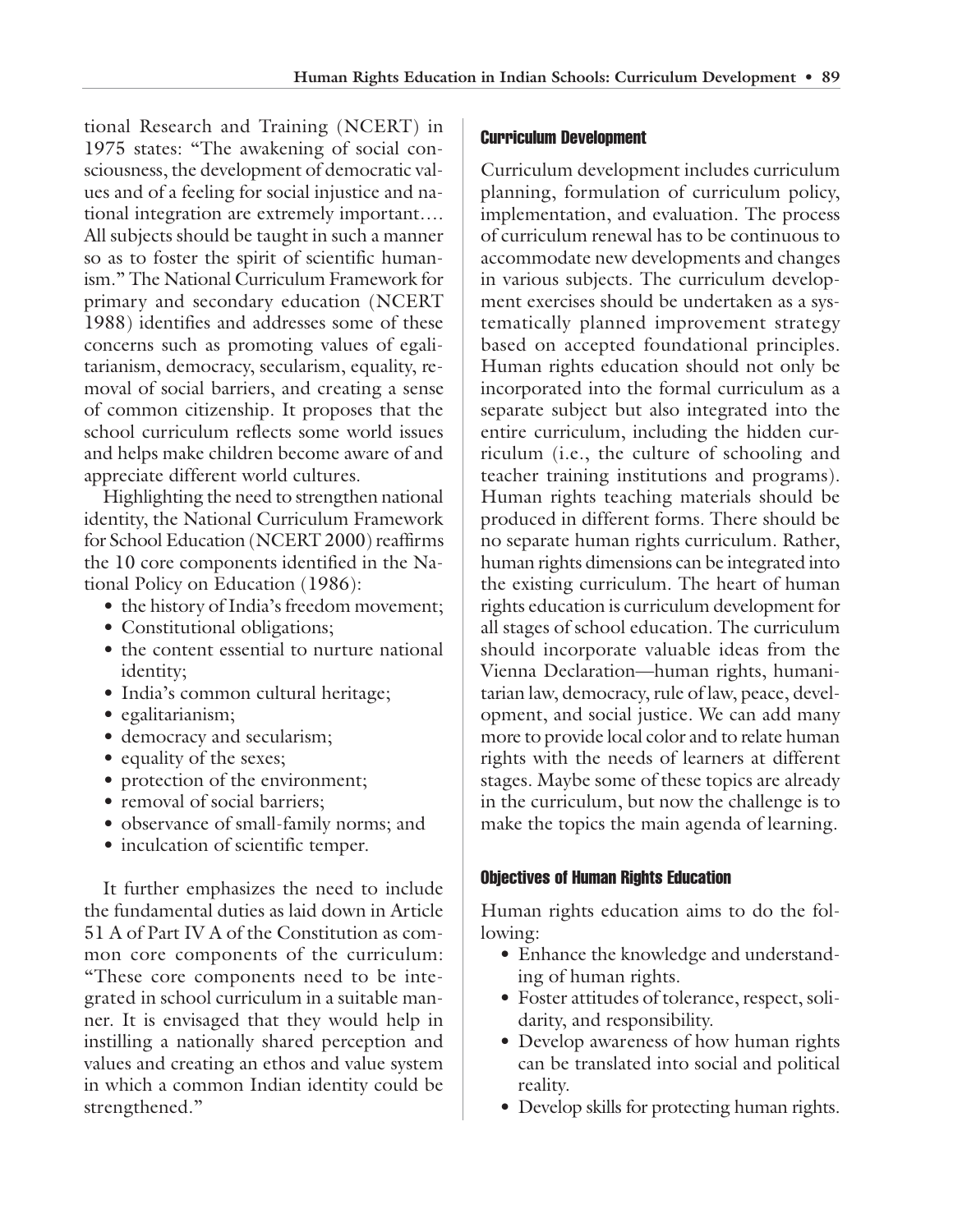The design of the curriculum needs to be built on the philosophical, psychological, and sociological bases of curriculum planning and development. The school curriculum should work toward the holistic development of the individual.

#### Methodology, Approaches, and Strategies

Human rights education can be incorporated into the school curriculum in several ways:

- *The formal curriculum:* Schools may choose to examine their present curriculums and identify areas where themes and elements of human rights education already exist. Human rights education is considered the most important part of the core curriculum of good general education.
- *The informal curriculum:* Human rights education can also be promoted through the extracurricular and co-curricular activities of the school.
- *The hidden curriculum:* Human rights education should also address the farreaching hidden curriculum of the school to create a school atmosphere that truly reflects respect for human rights. Values, attitudes, knowledge, and patterns of behavior should be integrated into the students' personal experiences in order to help them view reality critically.

#### Context and Approaches to Curriculum Organization

The contexts of and approaches to incorporating human rights education in the curriculum are the following:

• *Direct context:* This involves including specific topics or subjects that focus on human rights education into mathematics, science, or history subjects, for example. India has introduced human rights education at the higher education levels. Recently, the Indira Gandhi National

Open University (IGNOU) started a certificate course in human rights education.

- *Indirect context:* This involves the use of all school subjects as vehicles for human rights education. Some examples are (i) creating "learning units in human rights" in order to integrate the content of different subjects toward solving a particular problem and (ii) including human rights elements in every subject.
- *Implicit context:* This involves the creation of a sociocultural ethos in schools that will develop students' understanding of human rights.

The question is how to introduce the new curriculums at various levels. It is obvious that one more subject cannot be added to an already overloaded curriculum, as it would constitute a violation of human rights of sorts. Human rights education should be integrated into existing curriculums. The question, however, is what and how much is to be integrated. The answer requires a selection of issues. Teaching the basic rights may be done under the umbrella of ethics. At the secondary level, basic and other rights may be introduced into existing foundation courses.

## Content and Core Values

The first question in curriculum building is in what way human rights issues can be structured and elaborated upon at different levels.

The curriculum, among other things, stresses the following core values:

- *Issues of human rights and democracy:* (i) dignity; (ii) equality; (iii) justice; (iv) protection of rights; (v) freedom of participation; (vi) freedom of speech and expression; and (vii) freedom of religious belief.
- *Values and attitudes:* (i) human rights and democracy; (ii) cooperation and solidarity; (iii) preservation of culture; (iv) self and others; (v) internationalism; (vi) protection of the environment; and (vii) spirituality.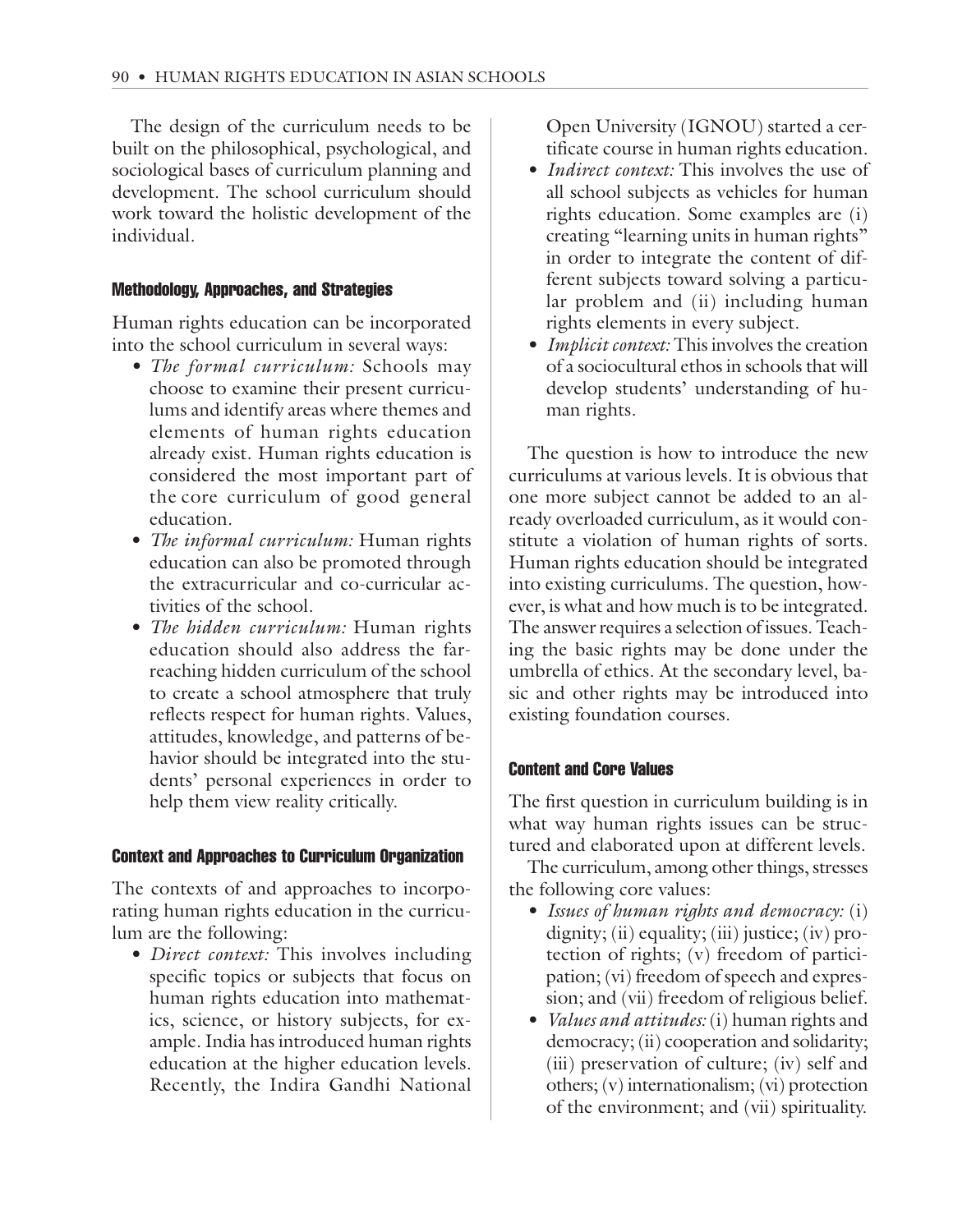These values are deemed universally acceptable and desirable in such documents as the Declaration, the Convention on the Rights of the Child, the Convention on the Elimination of Discrimination against Women, etc.

Human rights education is interdisciplinary. The central area may be outlined as follows: (i) education for tolerance; (ii) democracy and national understanding; (iii) protection of human rights; (iv) violation of human rights and democratic freedom; (v) economic rights; (vi) civil rights; (vii) critical thinking; (viii) scientific temper;  $(ix)$  intellectual honesty;  $(x)$  justice and empathy; (xi) legal awareness; (xii) equality of educational opportunity; (xiii) gender equality; (xiv) political economy and humanism; (xv) minority rights; (xvi) local government and civic rights; (xvii) constitutionalism and legitimacy; (xviii) history and philosophy of human rights; (xix) world citizenship; (xx) role of the UN; (xxi) human rights and national and world histories; (xxii) international understanding; and (xxiii) environmental protection.

Human rights education should focus on attitudes of tolerance, respect, and solidarity, and develop individual awareness of how human rights can be translated into social and political reality.

#### Basic Approach

The basic approach to human rights education in schools is to integrate it into various subjects and not treat it as a separate area of study. It also requires a multidisciplinary approach. The issue of human rights is inextricably linked with other major curricular issues. *The National Curriculum Framework for School Education* (NCERT 2000) recommends the integration of various curricular concerns:

The curriculum development process is often influenced by a 'panic approach' in which the local, national or international developments with some socio-economic and

political bearing influence the decisions concerning the curriculum without prior, careful and structured planning. This 'panic approach' of including new and temporal curricular concerns may often lead to an overloading of the curriculum. At a time when concerns such as 'literacy', 'family system', 'neighborhood education', 'environmental education', 'consumer education', 'tourism education', 'AIDS education', 'human rights education', 'legal literacy', 'peace education', 'population education', 'migration education', 'global education' and 'safety education' are making a case for separate place in the school curriculum, the best approach would be to integrate these ideas and concepts, after a careful analysis in the existing areas of learning. Appropriate strategies for this integration may be suitably worked out in the detailed subject curricula.

It is vital to examine the learning opportunities available when designing new curriculum or introducing specific changes so as to avoid a disparity between expectation and reality. This should constitute a realistic approach—meaningful, responsive, and result oriented. Human rights is itself an educational conception involving human interaction inside and outside school.

#### Human Rights Education and Curriculum

Human rights education is not treated as a separate area of the curriculum but is integrated into various subjects at different stages:

- the Indian political system and Constitution;
- problems and challenges of contemporary life—political, economic, social, cultural, educational—that have direct or indirect bearing on human rights;
- diversity and variety of Indian culture, its composite and non-monolithic character;
- the Indian social system and dynamics of social change;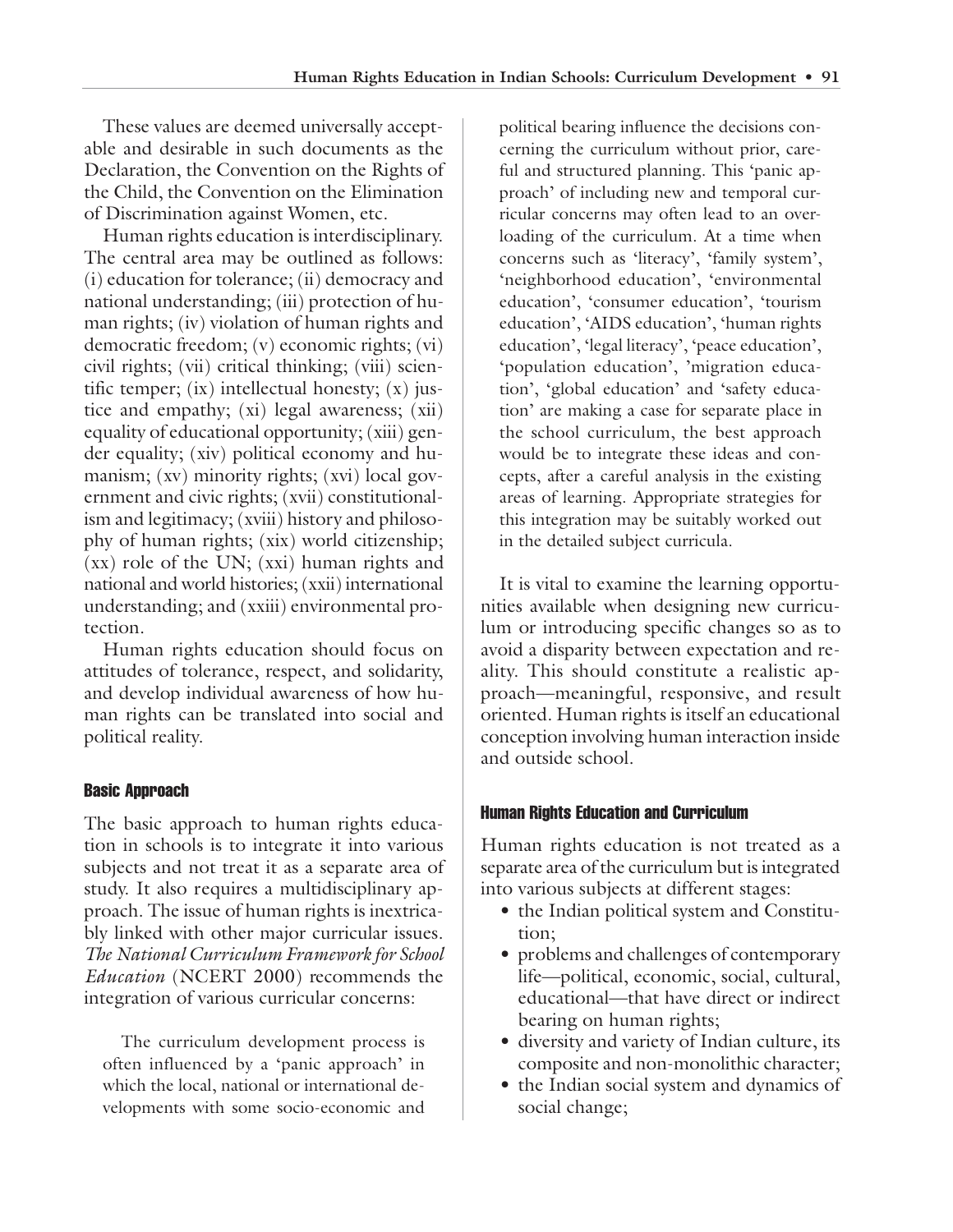- major events in Indian and world history relating to the struggle for political and civil rights as well as economic and social rights, and the role of the people and outstanding leaders in these struggles;
- the world human rights situation with regard to gross violations in the form of colonialism, racism, and apartheid; and
- literary works that reflect human rights concerns and the quest for freedom and rights.

Major historical documents such as the American Declaration of Independence, the French Declaration of the Rights of Man and the Citizen, the UN Charter, and the Universal Declaration of Human Rights should be discussed. It is imperative to discuss the human rights curriculum as a cross-curricular approach at the elementary and secondary levels.

## Human rights education and the elementary-level curriculum

The major subject areas relevant to human rights at the lower-primary stage are social studies, environmental studies, and languages.

- Human rights issues are integrated into environmental studies, starting with the child's immediate environment and gradually taking the child to the study of the district, state, country, and the world.
- Narratives and biographies of men and women from the history of India and of the world, India's freedom struggle, and certain aspects of the Indian Constitution should be included in this course.
- The language curriculum should focus on the development of compassion, tolerance, and sympathy, through stories and poems.
- Environmental studies dealing with family, neighborhood, relations, food, clothing, shelter, religious festivals, and national heroes expand the knowledge of and respect for diversity and human equality.

• Children also develop an understanding of independent India as it evolved during the freedom struggle. Learning about the nation's goals and the main features of the Constitution—fundamental rights, directive principles of State policy, and fundamental duties, as well as secularism and democracy—may help promote human rights.

In the upper-primary stage, the major subject areas relevant to human rights education are social studies, science, and languages.

- History courses deal mainly with Indian history and, in general, with the history of world civilization, stressing an understanding and appreciation of India's cultural heritage and composite nature, its richness and variety. They focus on understanding diversity and consideration for other's rights.
- The human rights dimension lies in providing a critical understanding of Indian society through the ages, with focus on the position of women and the inequalities created by the caste system.
- Children should be made aware of legislative reforms and the role of international organizations in uplifting women and children.
- The course in geography helps children develop an appreciation for different ways of living, interdependence, and sharing of common values by diverse cultures. Civics helps promote values of democracy, secularism, socialism, and national integration. It also includes the study of issues relating the environment, arms race, and human rights. Children develop a perspective of these problems in an international context. It is possible to introduce the student to a more comprehensive view of the concept of human rights and the interconnection between the ideals of secularism and democracy.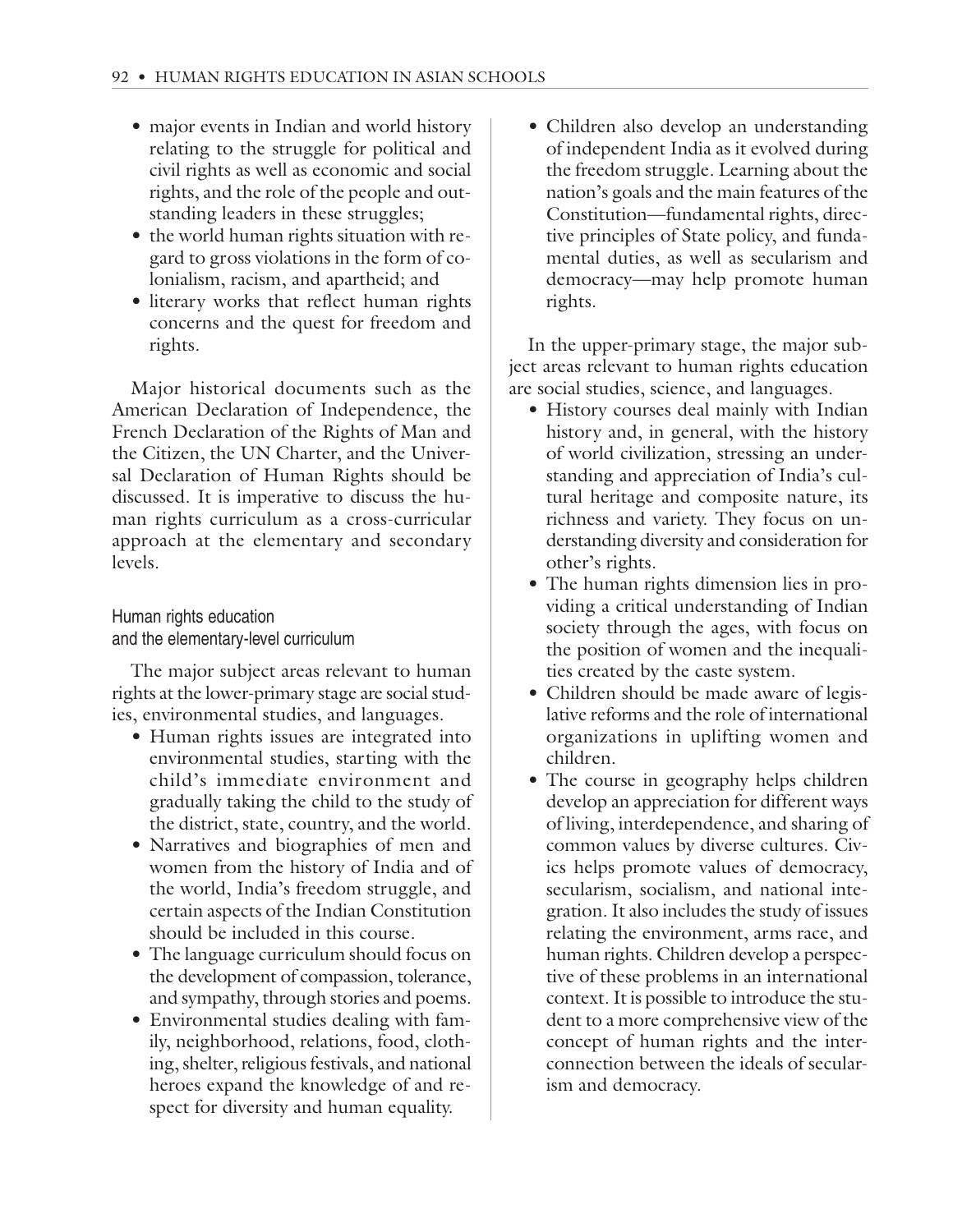- The thematic and ideational content in language help to promote awareness of human rights, international understanding, and related issues of global significance. The subject of language similarly lays the foundation for an appreciation of the underlying humanistic values conveyed through folk tales, legends, poems, essays, and dramas.
- Science is an undiversified subject. Stress is on inculcating a national outlook and thereby helping to combat obscurantism and prejudice based on narrow consideration of caste, sex, or religion. The course guidelines also emphasize promoting understanding of the processes and problem areas related to agriculture, health and nutrition, environmental protection, energy, material resources, and, more important, developing a scientific attitude.

Human rights education and the secondary curriculum

Secondary schools offer a much wider and varied range of opportunities to teach human rights and to practice and observe rights and duties.

- A literature course may offer the opportunity to study the rights of children and young people. Literature and language classes can be used to promote cultural exchanges with schools in other countries as well as to promote social relations, peace, freedom, and justice.
- At this stage, "the global perspective" and "major concerns" are integrated into the social sciences. Human rights can be taught in the context and understanding of the following:
	- "small" society—family life, school, and community;
	- the "big" society—community, country, and State;
	- forms of government—democratic, dictatorship, parliamentary;
- the United Nations;
- the world today—East-West problems, armaments, events, and personalities in international affairs;
- the world around us—studies of individual countries;
- the family and society—economic, political, and cultural interdependence; and
- religion and philosophy of life—What do we believe in? Analysis of different religions, traditional beliefs, and practices.
- **History** allows the study of human rights as it covers topics such as the growth of democracy, development of trade unions, social reforms, and independence movements. The Industrial Revolution, and its impact on countries outside Europe, might be linked with the study of the International Labour Organization and its efforts to ensure just and equitable conditions for all workers, and to abolish child labor and other abuses of human dignity. It also introduces the students to some of the significant declarations on human rights, from the American Declaration of Independence to the Universal Declaration of Human Rights.
- **Geography** stresses environmental and pollution issues and the study of international ecological problems.
- **Civics** focuses on Indian democracy, including topics such as the individual and society, democratic citizenship, the Constitution, the judiciary, democracy, foreign policy, the UN, world problems (human rights, disarmament, new international order, etc.).
- **Economics** focuses mainly on the study of the Indian economy—economic development and social justice—by covering content areas such as the rights of consumers, and consumer protection.
- **Science** stresses the development of scientific temper; cultivation of social, ethi-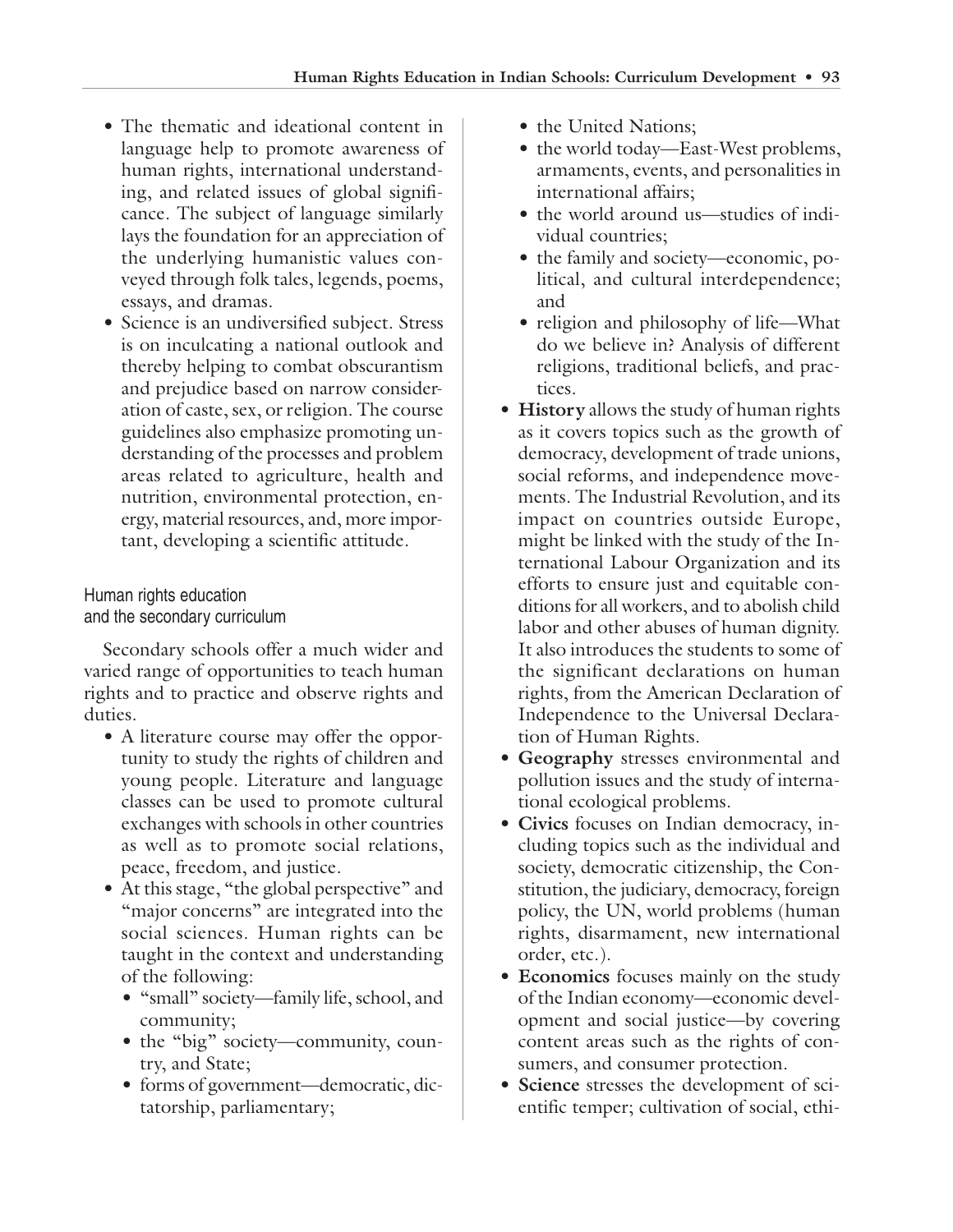cal, and social values; and the possible misuse of science. Biology can explore the scientific bases for human rights and social prejudice. Science can also include teaching of health, diseases, and the contribution of the World Health Organization.

• **Mathematics** can teach the skills related to elementary statistics and graphing, which may be used to interpret data on food and population, agriculture and industrial outputs, expenditure on armaments and on education, and other topics that have a bearing on basic human rights. Natural science and mathematics also reflect the modern scientific and technological work that may either benefit humankind or work to its detriment.

#### Teaching Human Rights through Co-curricular Activities

Human rights education goes beyond subject teaching to organization of other activities and should be considered as an integral part of the whole education process.

Activities that promote cooperation and group living can include human rights content. Teachers can involve elementary-school children in creative tasks such as paper cutting, drawing, collage, and work related to science, environmental studies, and social studies. Exhibitions, displays, and debates on human rights issues should be considered as core elements of human rights education. The activities themselves lead to an understanding of human rights as the children learn to cooperate and respect each other.

Theater and literacy activities should be part of human rights education. Role play is an important strategy for inculcating values in children. Even the study of major literary and artistic works may promote human rights education, international understanding, and peace.

International-relations clubs, art, music or drama circles, and UNESCO and United Nations clubs promote international understanding. Activities such as putting up wall newspapers and posters on current events, holding debates, writing essays and poems, celebrating special days such as Human Rights Day and World Health Day, and activities relating to population, apartheid, literacy, etc. inculcate human rights values and generate awareness of human rights.

Human rights education projects can be taken up in any discipline—history, geography, civics, literature, and science, etc. Since co-curricular activities complement human rights teaching in the curriculum, appropriate materials such as references and activity books are needed.

#### **Methodology**

As discussed earlier, human rights teaching should permeate not only all school subjects but also every aspect of school life. There is no denying the fact that human rights can be taught more effectively through various cocurricular activities. The methodological issues are relatively more important than the content as far as human rights education is concerned.

Teaching methods are crucial in sensitizing and changing attitudes and creating a human rights culture. As the current teaching methodology may reduce human rights education to a mere academic exercise, it is important to bring field experiences into the classroom and take students to the communities.

Teacher attitudes and assessment methods are important in conveying key messages to students. It is also important that the practices adopted in schools and the classroom reflects a climate and culture of human rights. The flesh and blood of schooling—the relationship among students, teachers, and school administrators, and teaching strategies—need to be rebuilt on the basic philosophy of human rights.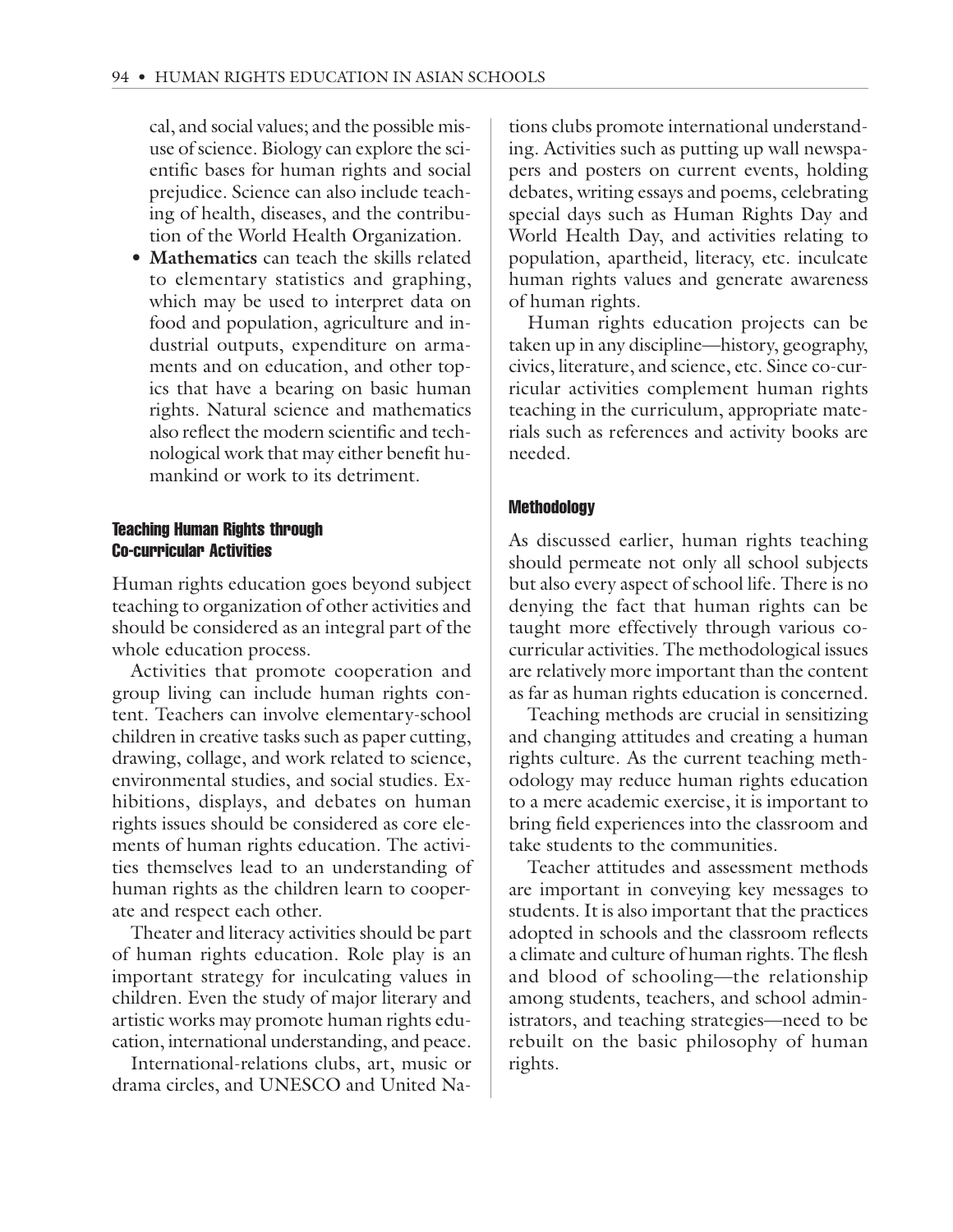#### Central Importance of Teachers and Teacher Education

Teachers are clearly important in human rights education. Can they teach with uniform proficiency? What about teachers who are not even aware of their rights and duties in the classroom? Simply, they are to be trained in content as well as pedagogy, material preparation, and curriculum development as they have to be role models. It is the most effective way to improve the quality and effectiveness of human rights education programs. They should be provided with the knowledge, skills, and understanding to inculcate human rights as part of their teacher education courses at both the pre- and in-service levels.

Empowerment of teachers and parents is also a key issue that should be tackled and worked out at all levels of government. Education should be considered a duty not a right. Otherwise, the Declaration will become a mere subject of academic study.

#### **Conclusion**

Over the last five decades, the process of internationalization and globalization of the concept of human rights has generated the movement "All Human Rights for All." In a complex country such as India, violations of human rights at all levels necessitate human rights education at all school levels in general and teacher education in particular. Hence, human rights education should find its rightful place in the school curriculum, teacher training courses—pre- and in-service, textbooks, supplementary reading materials, educational policies, and school administration. Human rights education must exert its influence from early childhood education onward and through a broad range of disciplines to build a human rights culture. Hence, greater commitment from all sectors and preparation of a sound, realistic plan of action can help us achieve human rights education for all and transform the human rights movement into a mass movement to achieve a better social order and peaceful coexistence. Indeed, this is one of the greatest challenges in the 21st century.

#### **References**

- Aurora, G.L. 1995. *Child Centred Education—For Learning Without Burden*. Gurgaon: Krishna Publishing Co.
- Bauer, J.R., and Daniel A. Bell. 1999. *East Asian Challenges For Human Rights*. Cambridge, MA: Cambridge University Press.
- Delors, Jacques (ed.). 1996. *Learning the Treasure Within*. Paris: UNESCO.
- Dev, Arjun. *Commonwealth Values in Education: Young People's Understanding of Human Rights—A County Report.* Commonwealth Secretariat.
- Dev, Arjun et al. 1996. *Human Rights—A Source Book.* New Delhi: NCERT.
- Educational Innovation and Information (IBE). 1999. *A Curriculum Framework for Peace Education*. Geneva: IBE.
- *Encyclopaedia of Human Rights.* 1992. London: Taylor and Francis Inc.
- Jois, M. Rama. 1997. *Human Rights and Indian Values.* New Delhi: NCTE.
- Ministry of Human Resource Development. 1999. *Fundamental Duties of Citizen, Government of India*. New Delhi: NCERT.
- National Council for Teacher Education (NCTE). 1999. *Human Rights and Indian Values.* Vols. I and II, Self Learning Module. New Delhi: NCTE.
- National Council of Educational Research and Training. 1988. *National Curriculum for Elementary and Secondary Education: A Framework.* New Delhi: NCERT.
- National Council of Educational Research and Training. 2000. *National Curriculum Framework for School Education.* New Delhi: NCERT.
- Saxena, K.P.C. (ed.). 1994. *Human Rights—Perspective and Challenges*. New Delhi: Lancer Books.
- Subramanian, S. 1999. *Human Rights: International Challenges. National Curriculum Framework For*